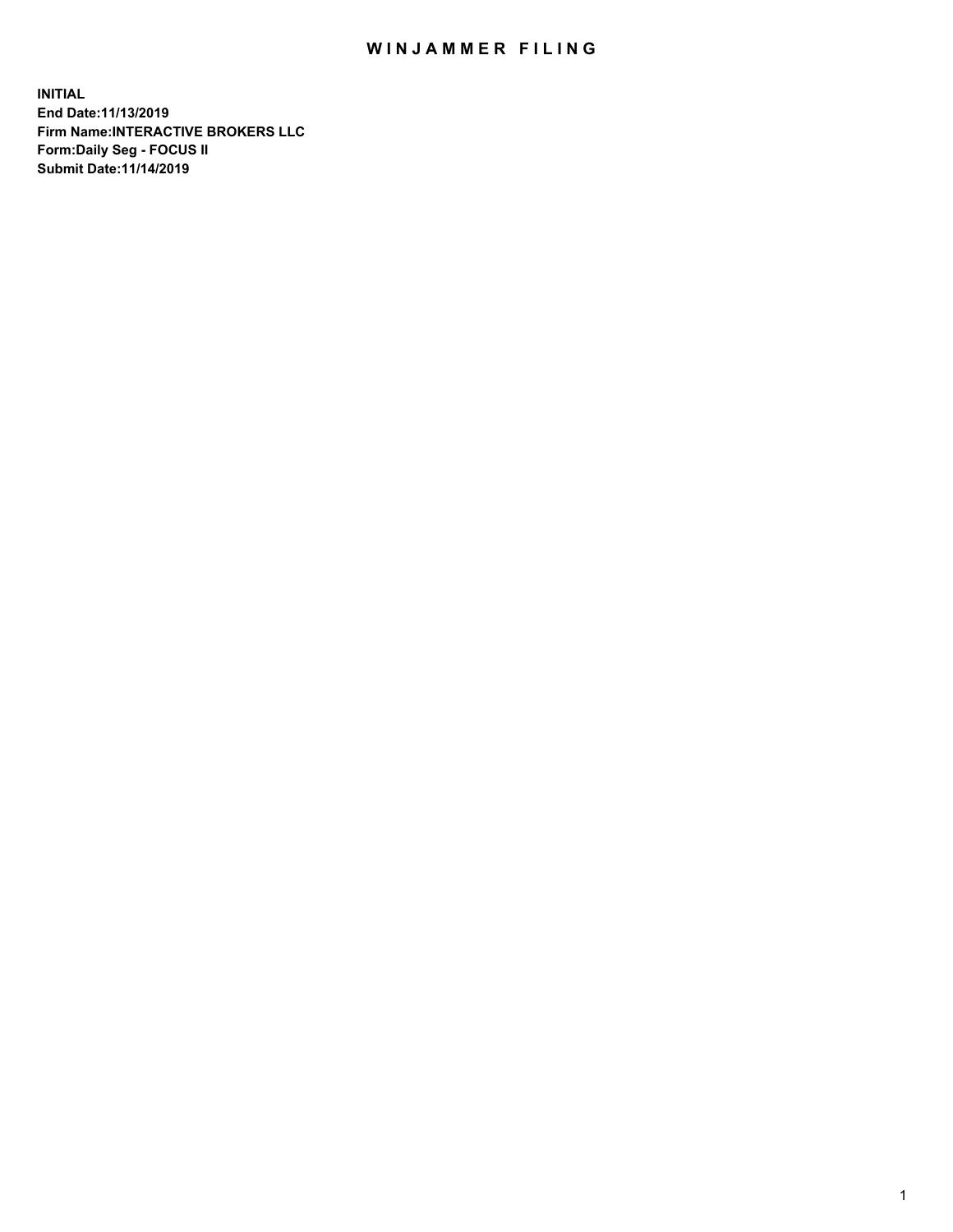**INITIAL End Date:11/13/2019 Firm Name:INTERACTIVE BROKERS LLC Form:Daily Seg - FOCUS II Submit Date:11/14/2019 Daily Segregation - Cover Page**

| Name of Company                                                                                                                                                                                                                                                                                                                | <b>INTERACTIVE BROKERS LLC</b>                                                                  |
|--------------------------------------------------------------------------------------------------------------------------------------------------------------------------------------------------------------------------------------------------------------------------------------------------------------------------------|-------------------------------------------------------------------------------------------------|
| <b>Contact Name</b>                                                                                                                                                                                                                                                                                                            | James Menicucci                                                                                 |
| <b>Contact Phone Number</b>                                                                                                                                                                                                                                                                                                    | 203-618-8085                                                                                    |
| <b>Contact Email Address</b>                                                                                                                                                                                                                                                                                                   | jmenicucci@interactivebrokers.c<br>om                                                           |
| FCM's Customer Segregated Funds Residual Interest Target (choose one):<br>a. Minimum dollar amount: ; or<br>b. Minimum percentage of customer segregated funds required:% ; or<br>c. Dollar amount range between: and; or<br>d. Percentage range of customer segregated funds required between:% and%.                         | $\overline{\mathbf{0}}$<br>$\overline{\mathbf{0}}$<br>155,000,000 245,000,000<br>0 <sub>0</sub> |
| FCM's Customer Secured Amount Funds Residual Interest Target (choose one):<br>a. Minimum dollar amount: ; or<br>b. Minimum percentage of customer secured funds required:% ; or<br>c. Dollar amount range between: and; or<br>d. Percentage range of customer secured funds required between:% and%.                           | $\overline{\mathbf{0}}$<br>0<br>80,000,000 120,000,000<br>0 <sub>0</sub>                        |
| FCM's Cleared Swaps Customer Collateral Residual Interest Target (choose one):<br>a. Minimum dollar amount: ; or<br>b. Minimum percentage of cleared swaps customer collateral required:% ; or<br>c. Dollar amount range between: and; or<br>d. Percentage range of cleared swaps customer collateral required between:% and%. | $\overline{\mathbf{0}}$<br><u>0</u><br>$\underline{0}$ $\underline{0}$<br>00                    |

Attach supporting documents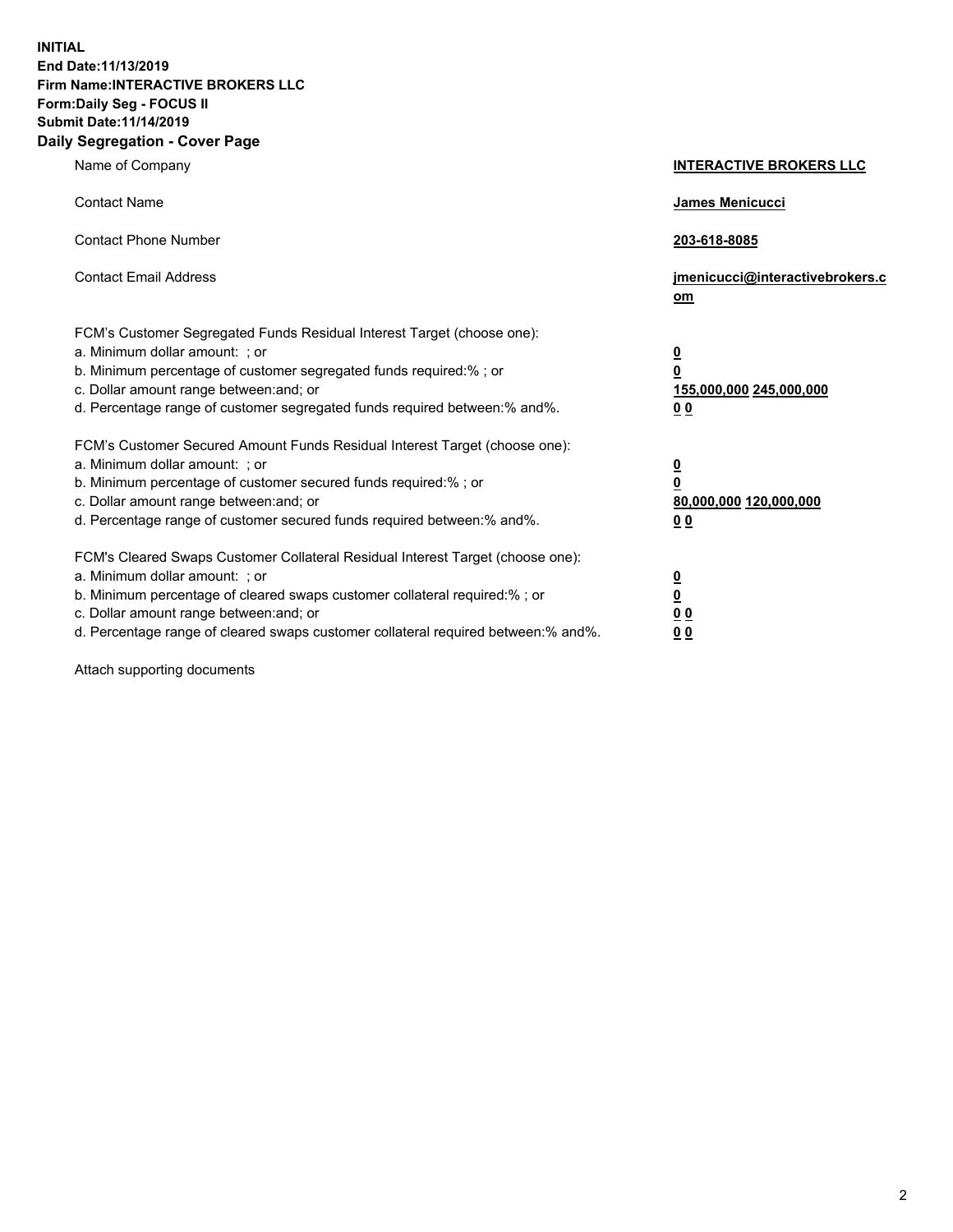## **INITIAL End Date:11/13/2019 Firm Name:INTERACTIVE BROKERS LLC Form:Daily Seg - FOCUS II Submit Date:11/14/2019 Daily Segregation - Secured Amounts**

|     | Daily Segregation - Secured Amounts                                                         |                                  |
|-----|---------------------------------------------------------------------------------------------|----------------------------------|
|     | Foreign Futures and Foreign Options Secured Amounts                                         |                                  |
|     | Amount required to be set aside pursuant to law, rule or regulation of a foreign            | $0$ [7305]                       |
|     | government or a rule of a self-regulatory organization authorized thereunder                |                                  |
| 1.  | Net ledger balance - Foreign Futures and Foreign Option Trading - All Customers             |                                  |
|     | A. Cash                                                                                     | 495,304,580 [7315]               |
|     | B. Securities (at market)                                                                   | $0$ [7317]                       |
| 2.  | Net unrealized profit (loss) in open futures contracts traded on a foreign board of trade   | 17,122,731 [7325]                |
| 3.  | Exchange traded options                                                                     |                                  |
|     | a. Market value of open option contracts purchased on a foreign board of trade              | 43,848 [7335]                    |
|     | b. Market value of open contracts granted (sold) on a foreign board of trade                | $-32,580$ [7337]                 |
| 4.  | Net equity (deficit) (add lines 1. 2. and 3.)                                               | 512,438,579 [7345]               |
| 5.  | Account liquidating to a deficit and account with a debit balances - gross amount           | 4,485 [7351]                     |
|     | Less: amount offset by customer owned securities                                            | 0 [7352] 4,485 [7354]            |
| 6.  | Amount required to be set aside as the secured amount - Net Liquidating Equity              | 512,443,064 [7355]               |
|     | Method (add lines 4 and 5)                                                                  |                                  |
| 7.  | Greater of amount required to be set aside pursuant to foreign jurisdiction (above) or line | 512,443,064 [7360]               |
|     | 6.                                                                                          |                                  |
|     | FUNDS DEPOSITED IN SEPARATE REGULATION 30.7 ACCOUNTS                                        |                                  |
| 1.  | Cash in banks                                                                               |                                  |
|     | A. Banks located in the United States                                                       | 47,176,838 [7500]                |
|     | B. Other banks qualified under Regulation 30.7                                              | 0 [7520] 47,176,838 [7530]       |
| 2.  | Securities                                                                                  |                                  |
|     | A. In safekeeping with banks located in the United States                                   | 492,920,375 [7540]               |
|     | B. In safekeeping with other banks qualified under Regulation 30.7                          | 0 [7560] 492,920,375 [7570]      |
| 3.  | Equities with registered futures commission merchants                                       |                                  |
|     | A. Cash                                                                                     | $0$ [7580]                       |
|     | <b>B.</b> Securities                                                                        | $0$ [7590]                       |
|     | C. Unrealized gain (loss) on open futures contracts                                         | $0$ [7600]                       |
|     | D. Value of long option contracts                                                           | $0$ [7610]                       |
|     | E. Value of short option contracts                                                          | 0 [7615] 0 [7620]                |
| 4.  | Amounts held by clearing organizations of foreign boards of trade                           |                                  |
|     | A. Cash                                                                                     | $0$ [7640]                       |
|     | <b>B.</b> Securities                                                                        | $0$ [7650]                       |
|     | C. Amount due to (from) clearing organization - daily variation                             | $0$ [7660]                       |
|     | D. Value of long option contracts                                                           | $0$ [7670]                       |
|     | E. Value of short option contracts                                                          | 0 [7675] 0 [7680]                |
| 5.  | Amounts held by members of foreign boards of trade                                          |                                  |
|     | A. Cash                                                                                     | 93,973,983 [7700]                |
|     | <b>B.</b> Securities                                                                        | $0$ [7710]                       |
|     | C. Unrealized gain (loss) on open futures contracts                                         | -531,154 [7720]                  |
|     | D. Value of long option contracts                                                           | 43,848 [7730]                    |
|     | E. Value of short option contracts                                                          | -32,580 [7735] 93,454,097 [7740] |
| 6.  | Amounts with other depositories designated by a foreign board of trade                      | 0 [7760]                         |
| 7.  | Segregated funds on hand                                                                    | $0$ [7765]                       |
| 8.  | Total funds in separate section 30.7 accounts                                               | 633,551,310 [7770]               |
| 9.  | Excess (deficiency) Set Aside for Secured Amount (subtract line 7 Secured Statement         | 121,108,246 [7380]               |
|     | Page 1 from Line 8)                                                                         |                                  |
| 10. | Management Target Amount for Excess funds in separate section 30.7 accounts                 | 80,000,000 [7780]                |
| 11. | Excess (deficiency) funds in separate 30.7 accounts over (under) Management Target          | 41,108,246 [7785]                |
|     |                                                                                             |                                  |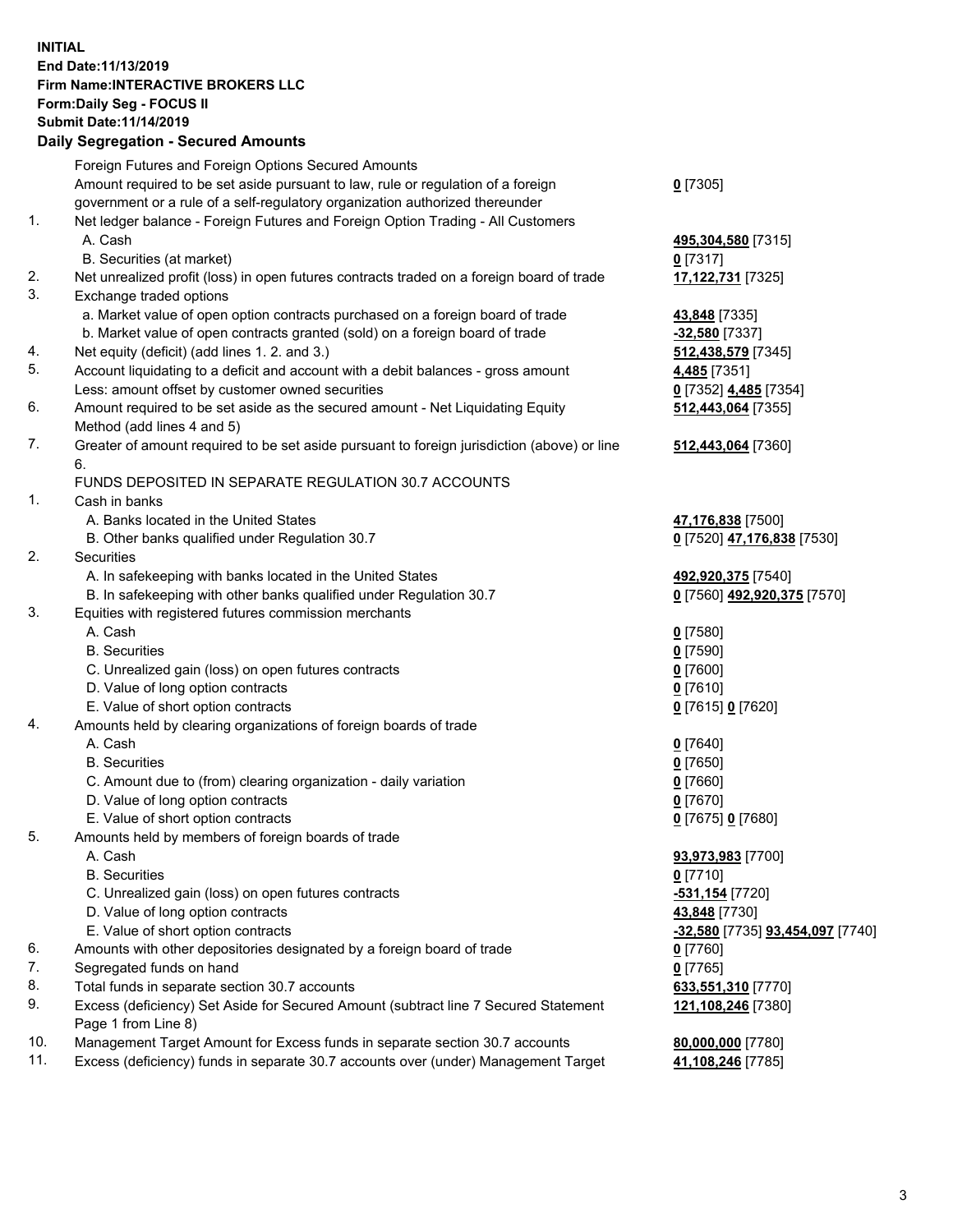**INITIAL End Date:11/13/2019 Firm Name:INTERACTIVE BROKERS LLC Form:Daily Seg - FOCUS II Submit Date:11/14/2019 Daily Segregation - Segregation Statement** SEGREGATION REQUIREMENTS(Section 4d(2) of the CEAct) 1. Net ledger balance A. Cash **4,117,516,879** [7010] B. Securities (at market) **0** [7020] 2. Net unrealized profit (loss) in open futures contracts traded on a contract market **-21,918,691** [7030] 3. Exchange traded options A. Add market value of open option contracts purchased on a contract market **155,598,948** [7032] B. Deduct market value of open option contracts granted (sold) on a contract market **-184,630,432** [7033] 4. Net equity (deficit) (add lines 1, 2 and 3) **4,066,566,704** [7040] 5. Accounts liquidating to a deficit and accounts with debit balances - gross amount **981,571** [7045] Less: amount offset by customer securities **0** [7047] **981,571** [7050] 6. Amount required to be segregated (add lines 4 and 5) **4,067,548,275** [7060] FUNDS IN SEGREGATED ACCOUNTS 7. Deposited in segregated funds bank accounts A. Cash **1,000,654,171** [7070] B. Securities representing investments of customers' funds (at market) **1,939,324,130** [7080] C. Securities held for particular customers or option customers in lieu of cash (at market) **0** [7090] 8. Margins on deposit with derivatives clearing organizations of contract markets A. Cash **1,898,899** [7100] B. Securities representing investments of customers' funds (at market) **1,360,799,024** [7110] C. Securities held for particular customers or option customers in lieu of cash (at market) **0** [7120] 9. Net settlement from (to) derivatives clearing organizations of contract markets **4,552,411** [7130] 10. Exchange traded options A. Value of open long option contracts **155,767,286** [7132] B. Value of open short option contracts **-184,845,011** [7133] 11. Net equities with other FCMs A. Net liquidating equity **0** [7140] B. Securities representing investments of customers' funds (at market) **0** [7160] C. Securities held for particular customers or option customers in lieu of cash (at market) **0** [7170] 12. Segregated funds on hand **0** [7150] 13. Total amount in segregation (add lines 7 through 12) **4,278,150,910** [7180] 14. Excess (deficiency) funds in segregation (subtract line 6 from line 13) **210,602,635** [7190] 15. Management Target Amount for Excess funds in segregation **155,000,000** [7194] **55,602,635** [7198]

16. Excess (deficiency) funds in segregation over (under) Management Target Amount Excess